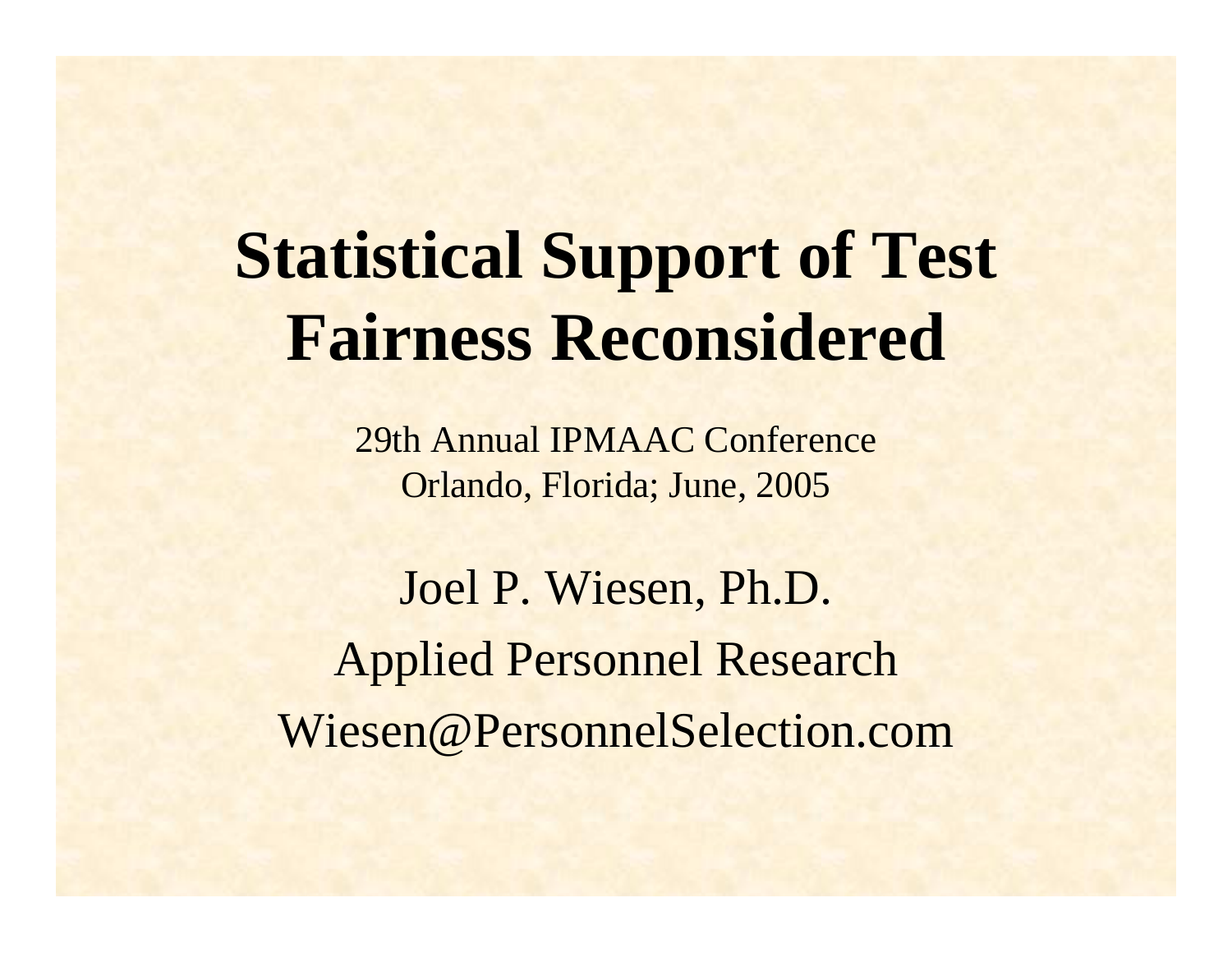### Why Ask About Test Fairness?

- We know there are many reasons for the adverse impact seen with our tests.
- Are our tests one of the reasons or one of the symptoms?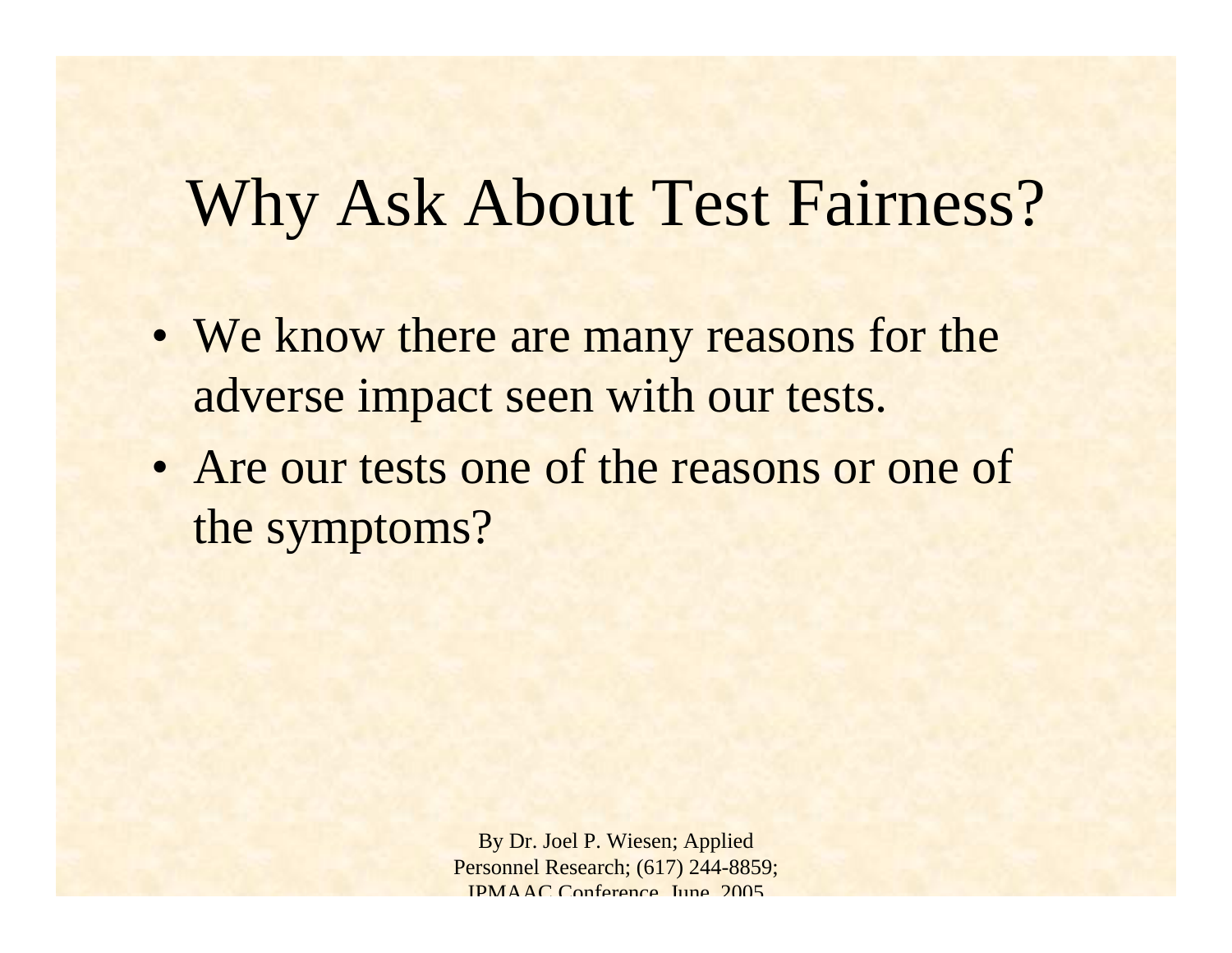### Accepted Wisdom: Tests Are Fair

- Tests of cognitive ability are valid for virtually all jobs (Schmidt, 1988)
- Job performance measures are unbiased (Schmidt, 1988)
- The issue of test bias is scientifically dead (Hunter & Schmidt, 2000)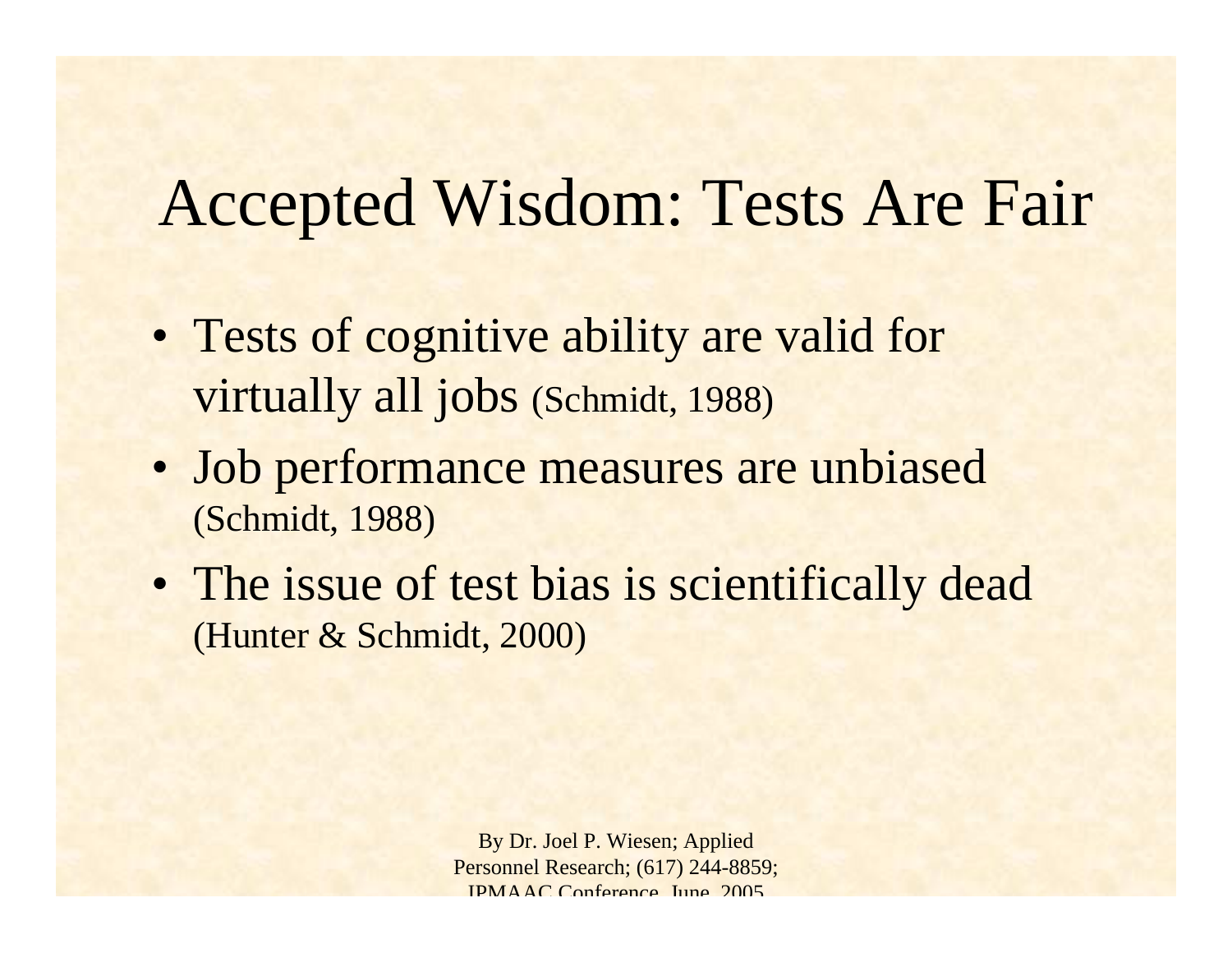# Some Indications Tests May Not Be Completely Fair

- Test vs Job Performance Differences
- Sternberg's multicultural work
- Critiques of educational tests
- Psychometrics and restrictive immigration law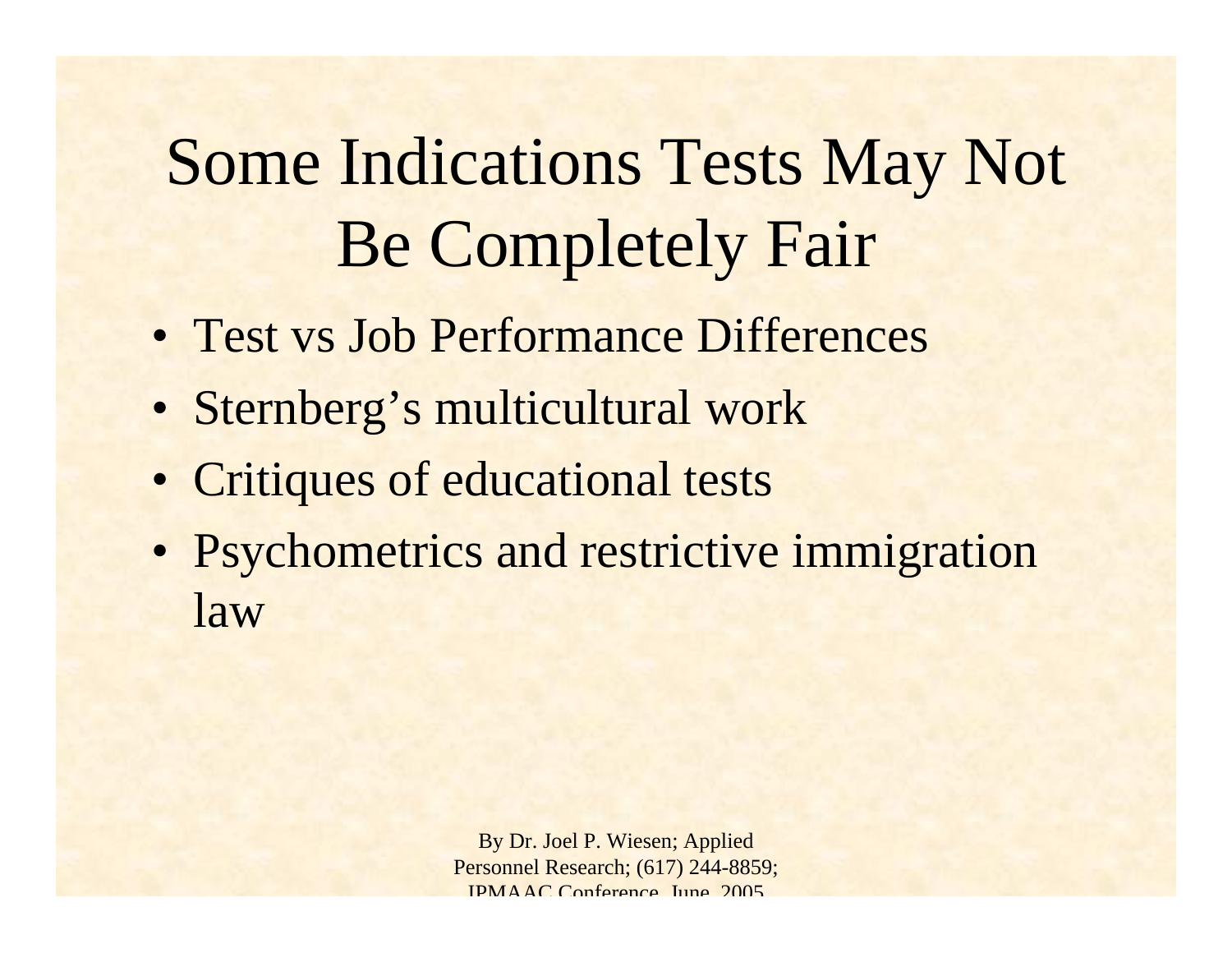## Test vs Job Performance **Differences**

- Big, 1 s.d., difference in B-W mean test scores
- Smaller, .5 s.d., difference in B-W mean job performance
- Is this fair?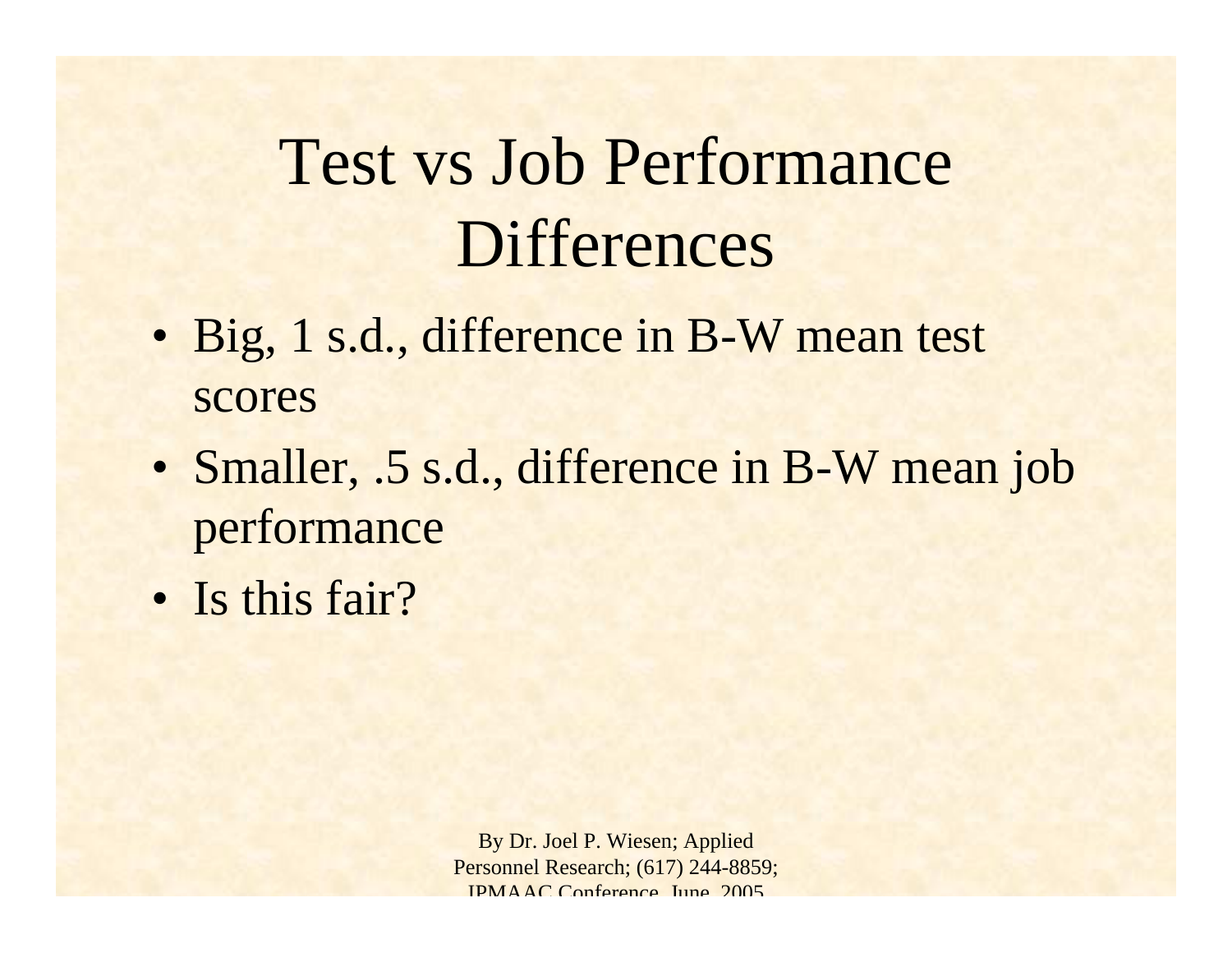#### Prediction Equation

- $y = r * x$
- y is job performance
- x is test performance
- r is validity coefficient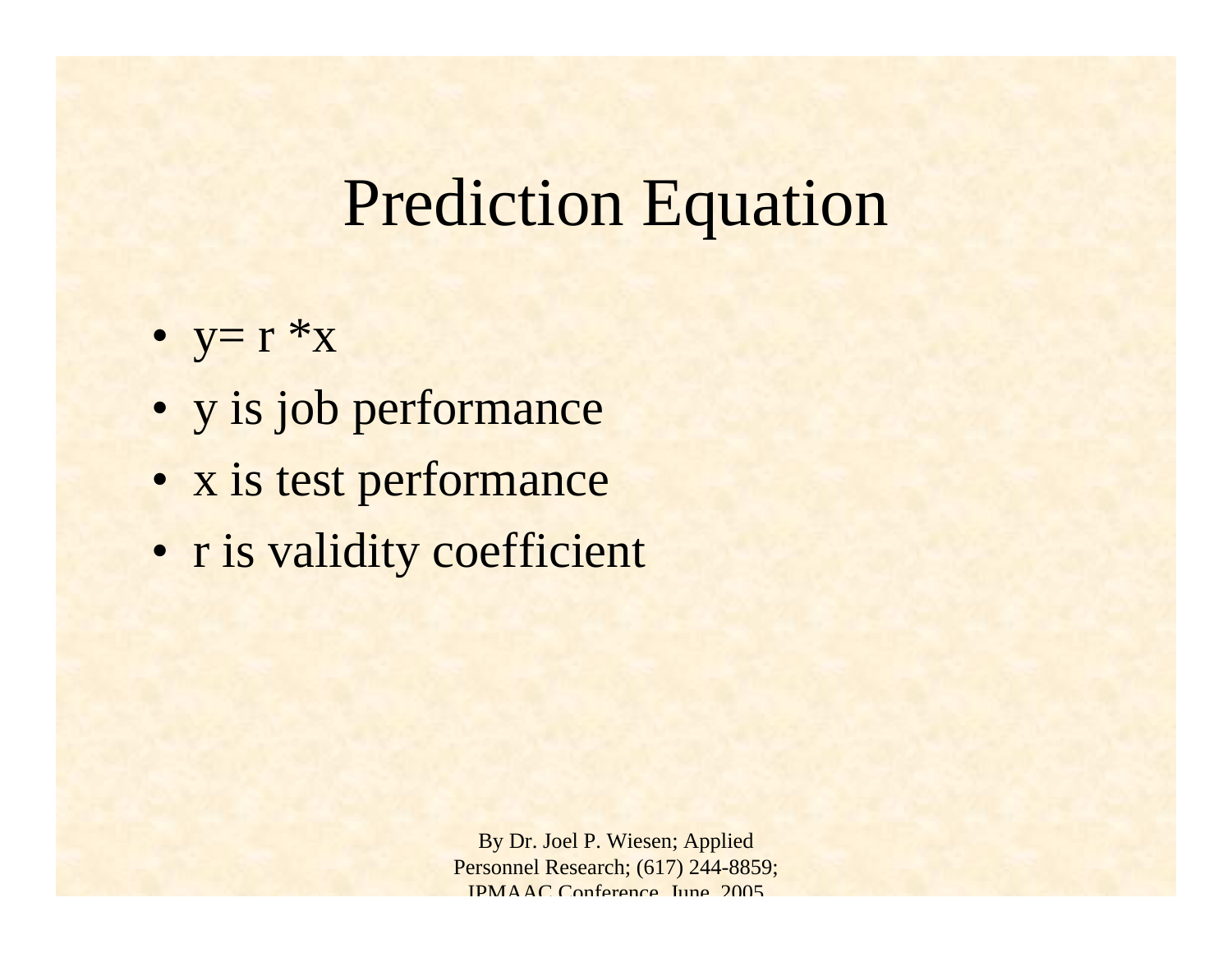#### Sternberg's Multicultural Work

- In some cultures, what you learn outside the classroom determines success in life
- Culture free tests are not (Sternberg, 2004)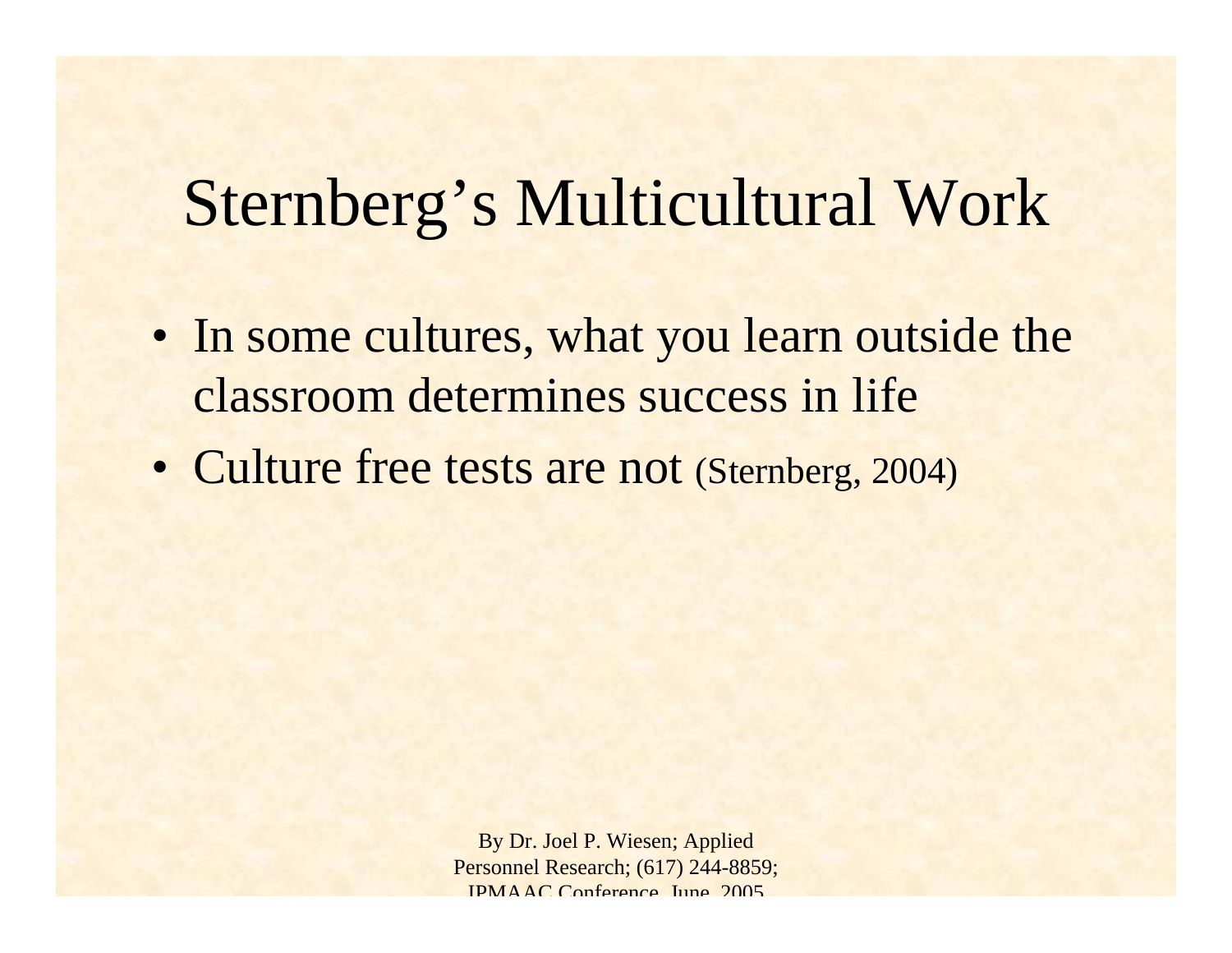### Critiques of Educational Tests

- ...test publishers...assess the...validity...by correlating...with other such tests or with external criteria, most typically school grades
- ...and that can make tests look good, regardless of whether they are" (Sternberg, 2000, pg 159 and 160).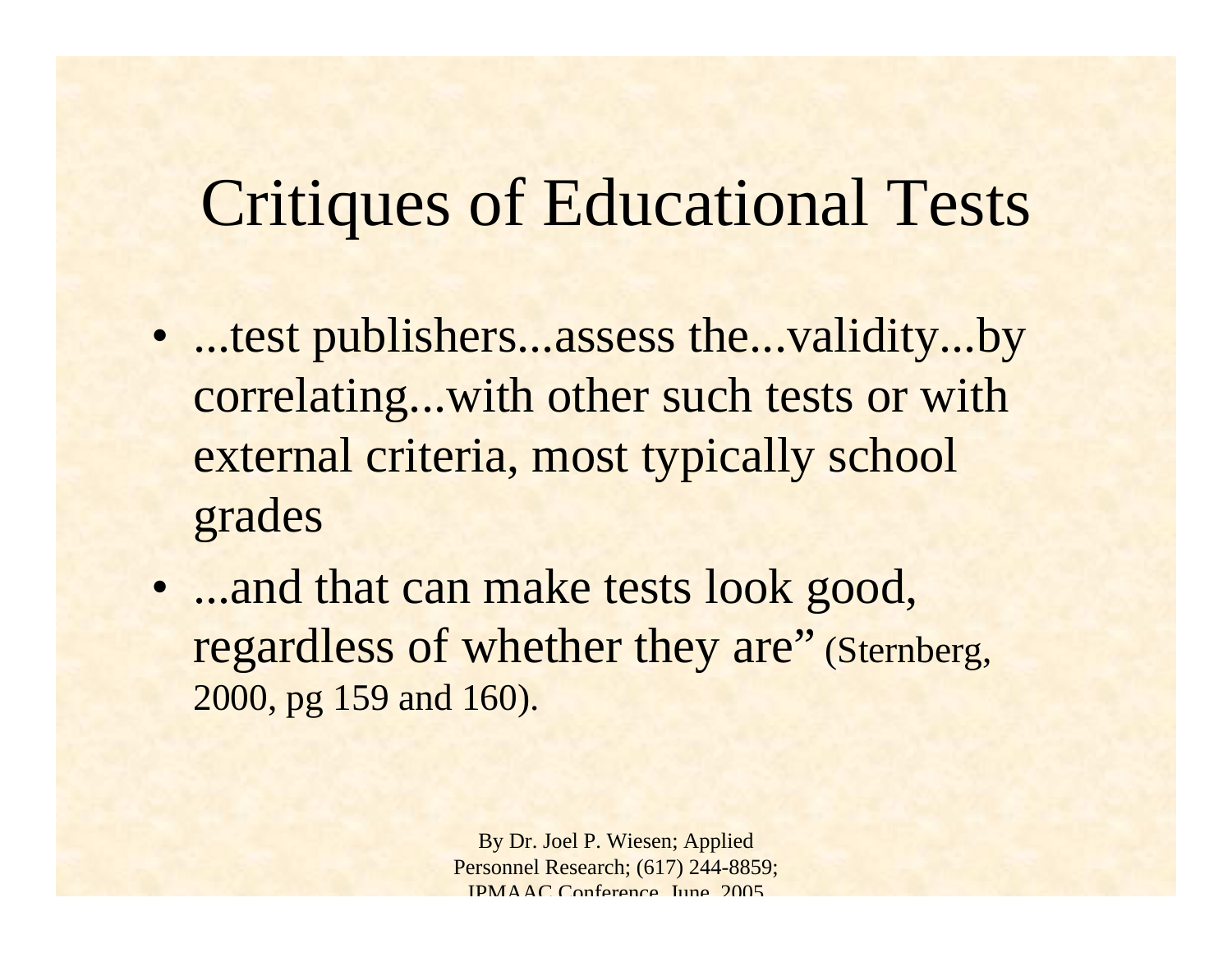# Psychometrics and US Restrictive Immigration Law

- In early 1900's Goddard said 79% of immigrant Italians were "feeble-minded"
- Today Italian American students show slightly above average IQ
- What was taken as hereditary was just lack of familiarity with the English language and our American culture (Sternberg, 2004)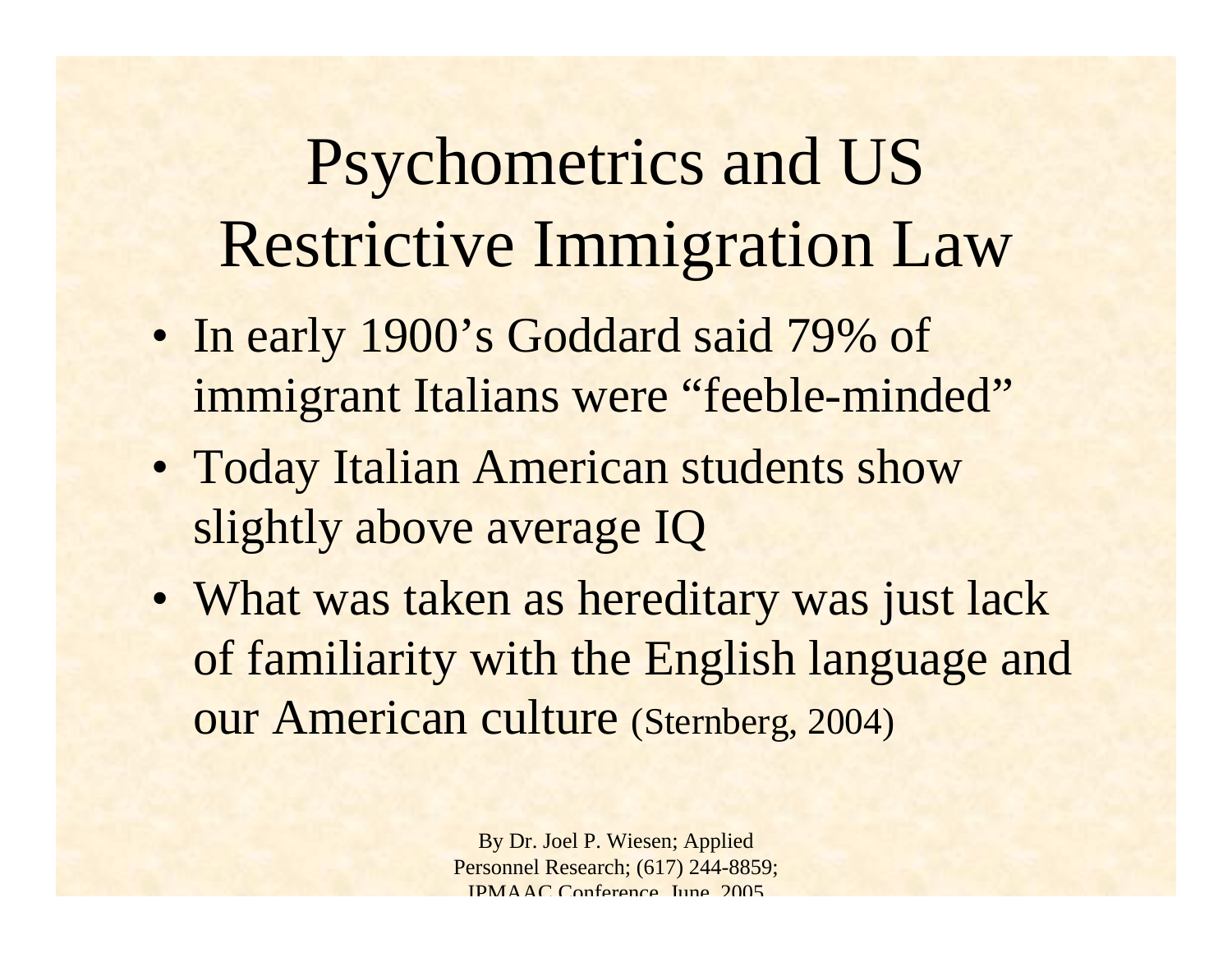## Reasons to Question Our Validity Studies?

- Limited types of criterion measures
- Indications of race-related bias in criteria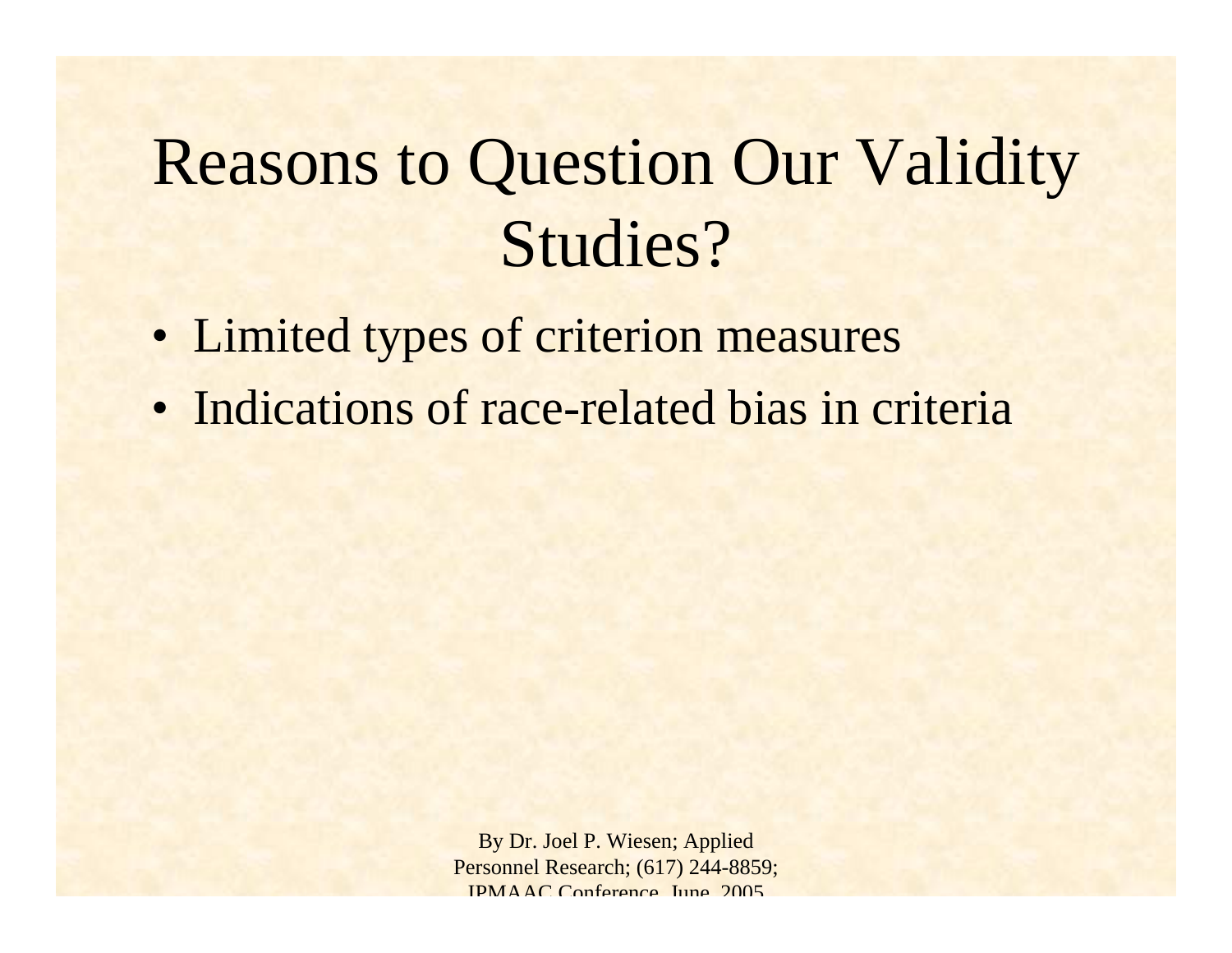#### Ideal Criterion Measure

• "In criterion-related validation, the criterion should be reliable, valid and free from thirdvariable biases. It is amazing how easy that sentence is to write and how difficult it is to accomplish." (Guion, 1998, page 446)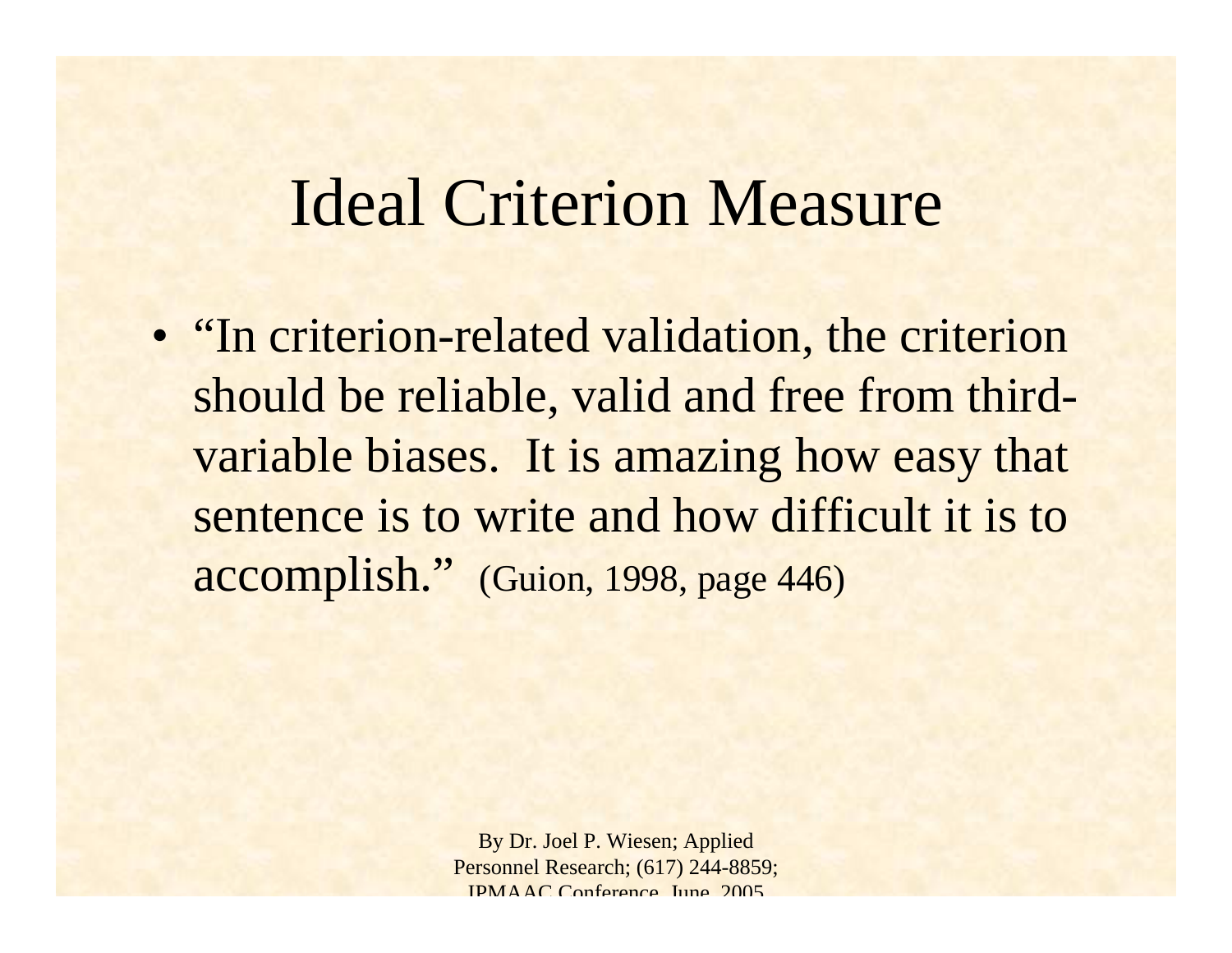## Limited Criterion Measures

- Training scores, e.g., Police Academy
- Supervisor evaluations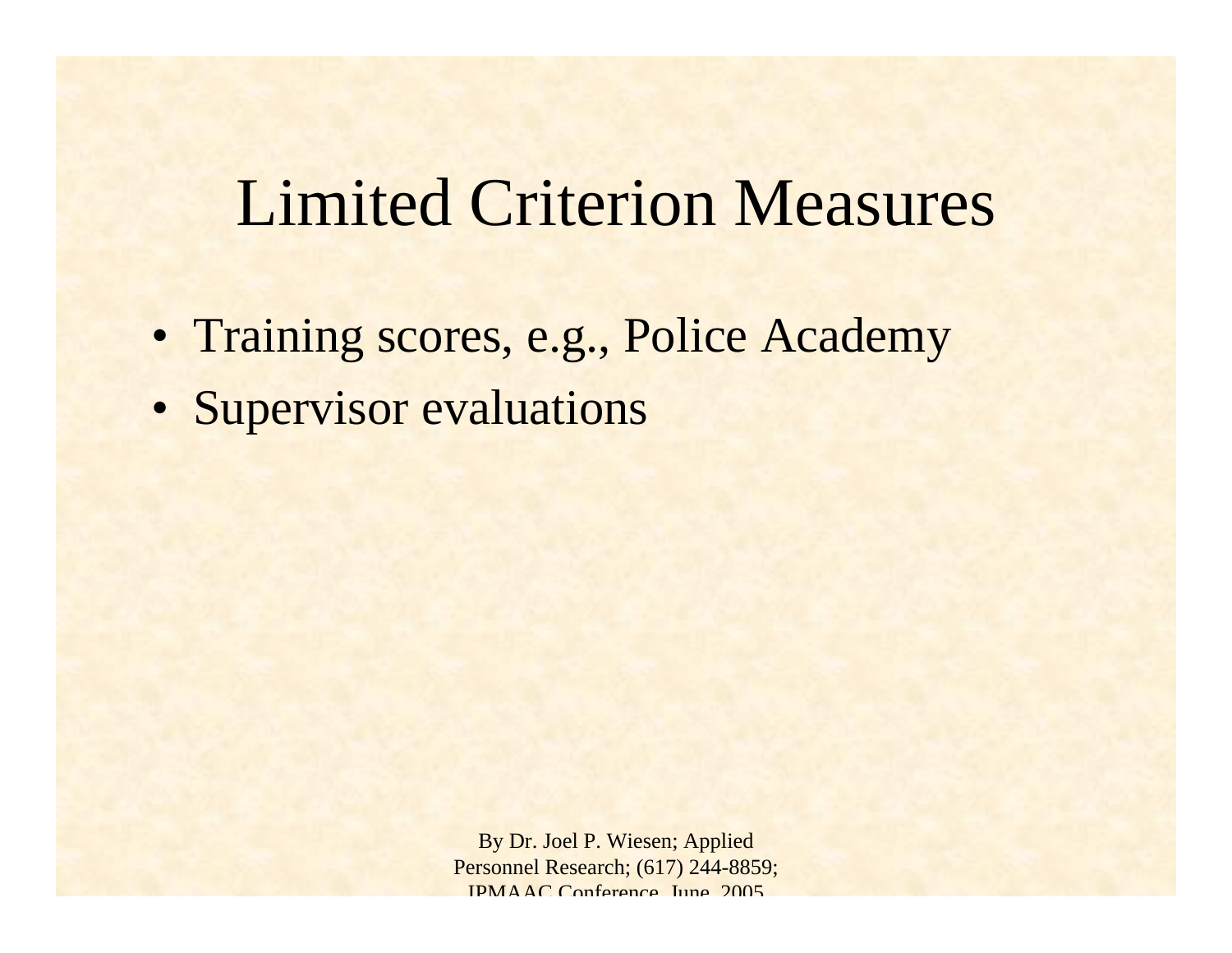## Validity of Training Scores

- Method bias if based largely on M/C tests
- Higher validity than job performance: .76 vs .38 for law enforcement (Hirsh, Northrupt & Schmidt, 1986, as cited in Schmidt and Hunter, 2004)
- Learning faster versus doing the job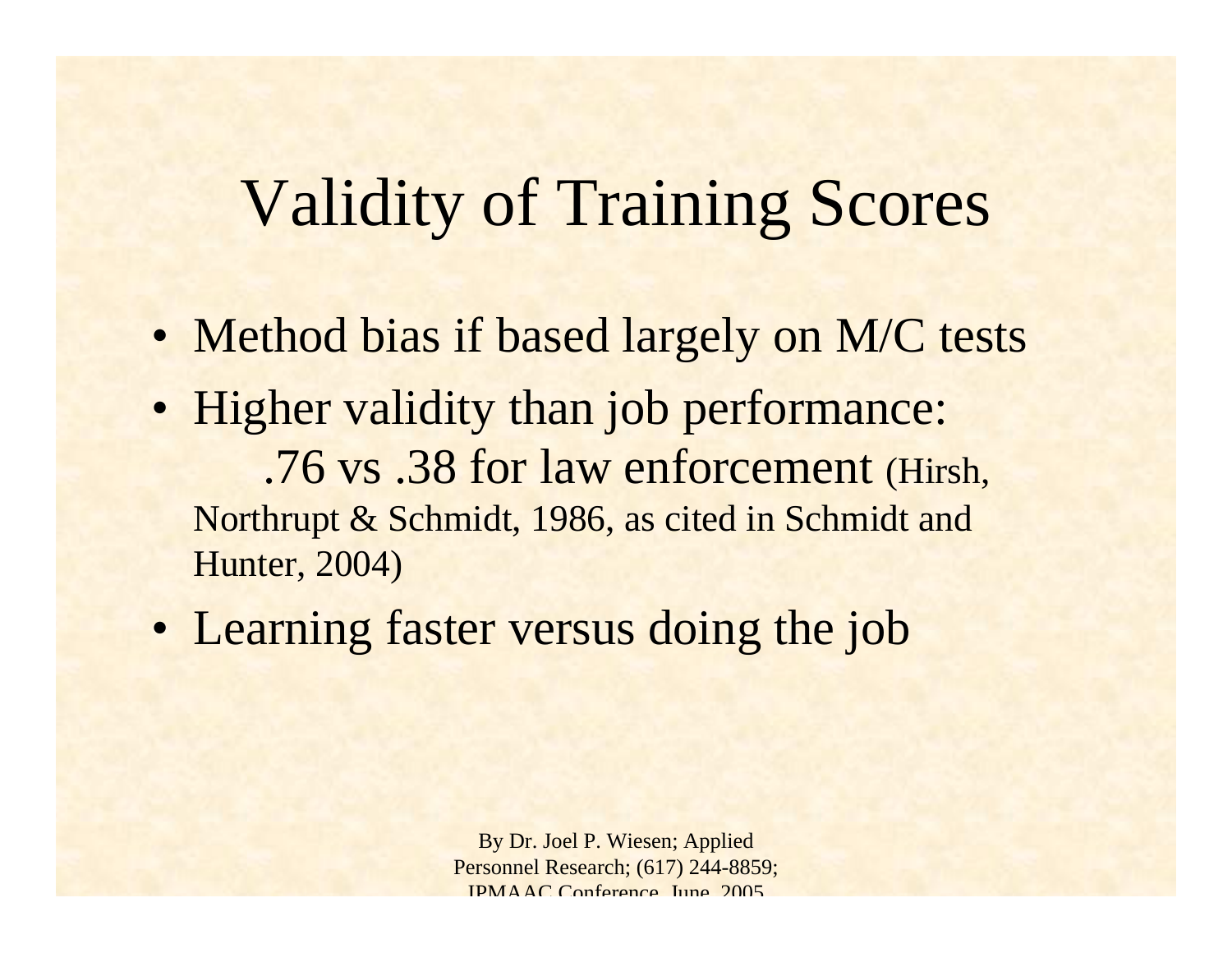Research Related to Supervisor Evaluations

- Height bias
- Attractiveness bias
- Unconscious race bias
- Low correlation with other measures of job performance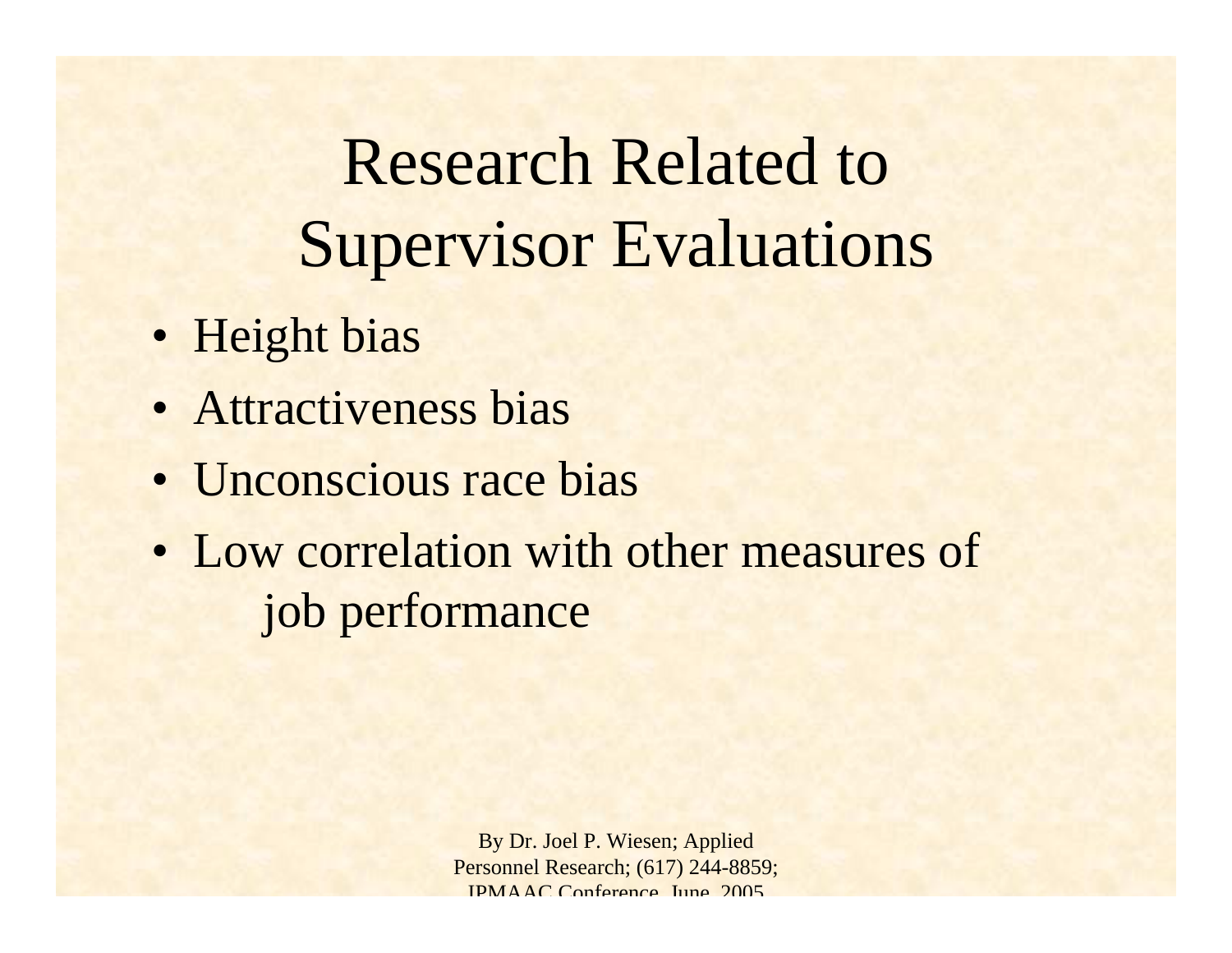## Height Bias

 $\bullet$  Each inch corresponds to \$789 in additional annual income, on average (Judge & Cable, 2004)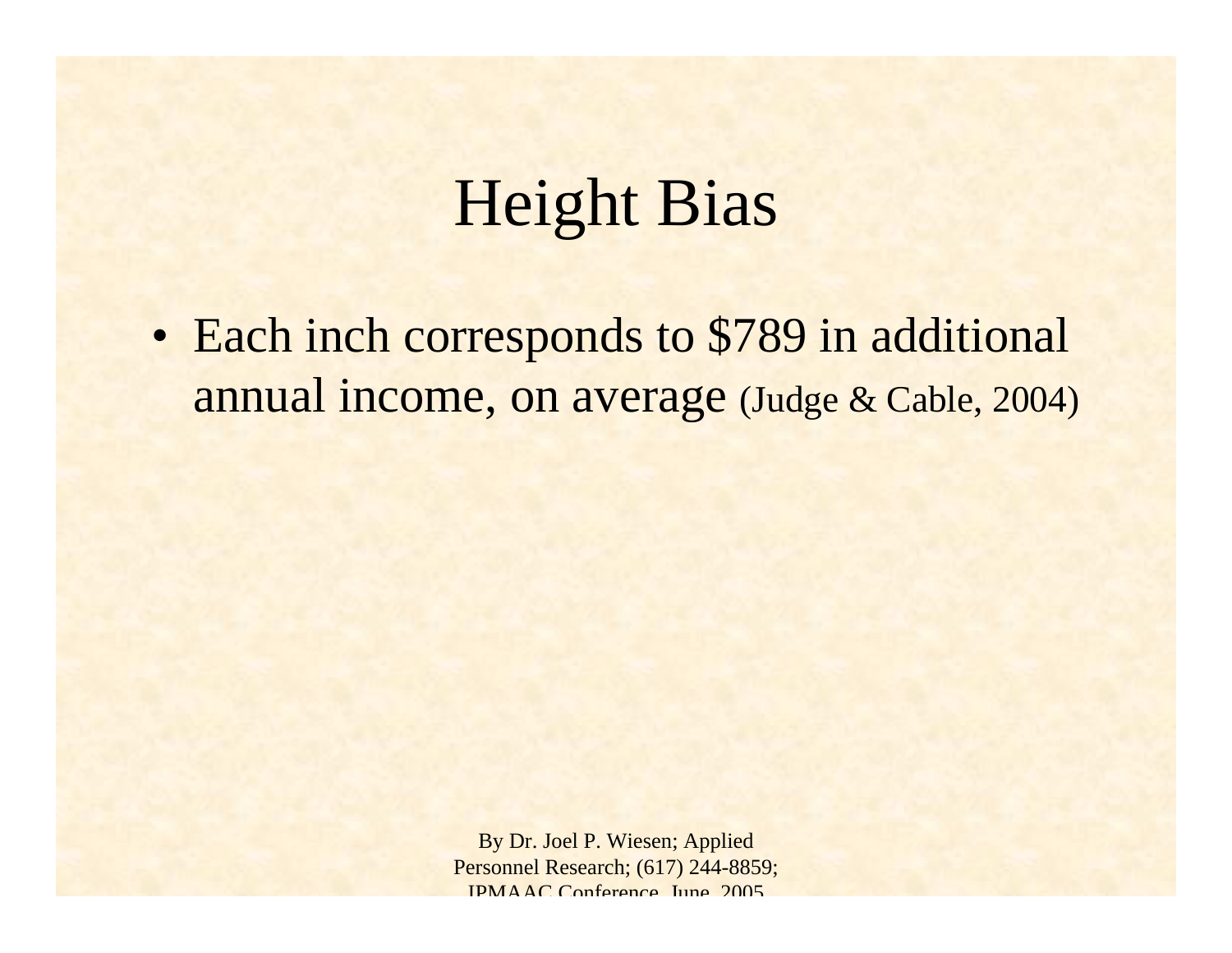#### Attractiveness Bias

- Average effect size of .37
- Equally important for men and women
- Professionals as susceptible to this bias as college students (Hosoda et al., 2003).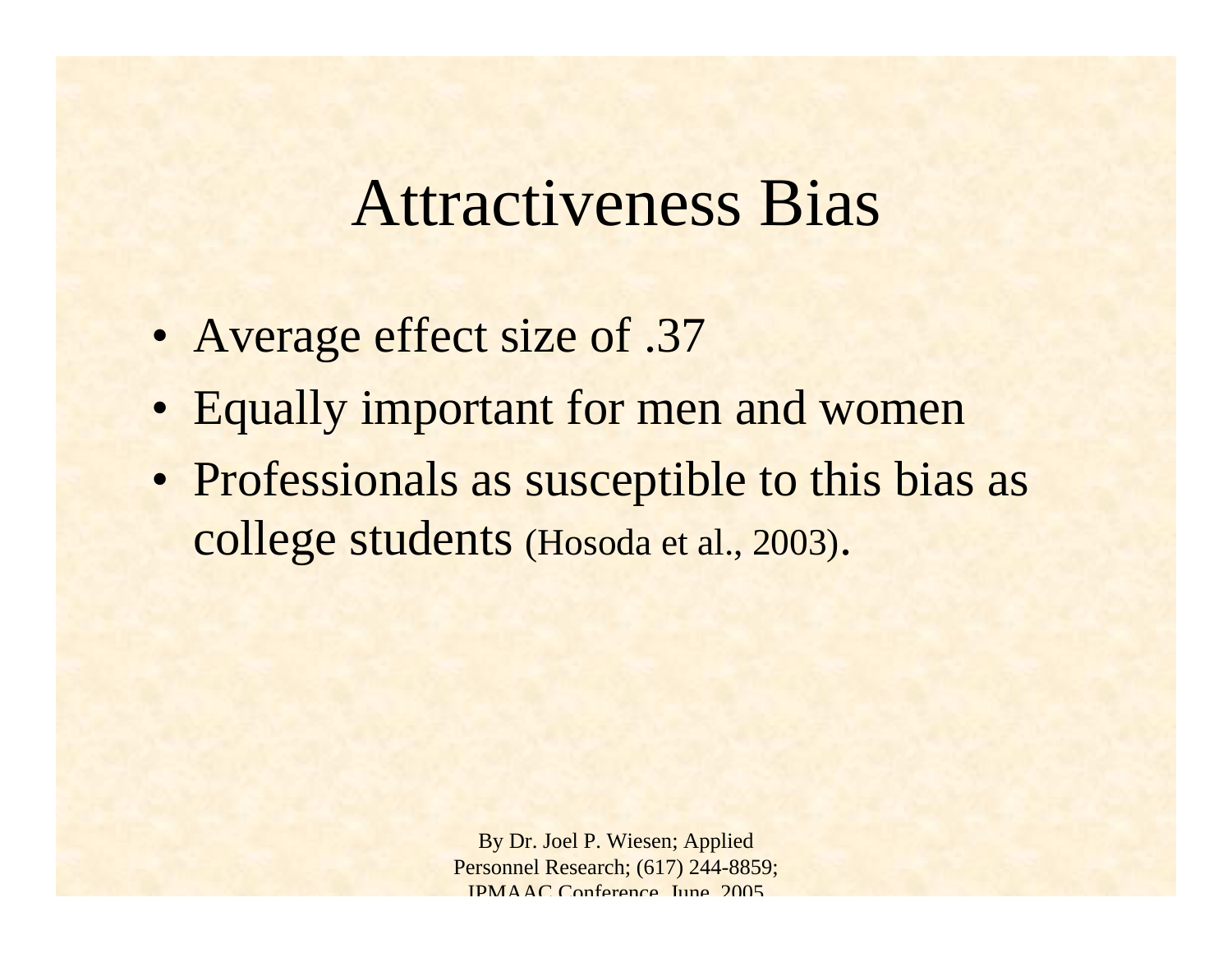#### Unconscious Race Bias

- People with black-appearing facial features are judged in stereotypical (negative) fashion
- People judging are not aware of this. They think they are relying on facial expressions and the like (Blair, et al., 2002 and Wittenbrink, et al., 1997).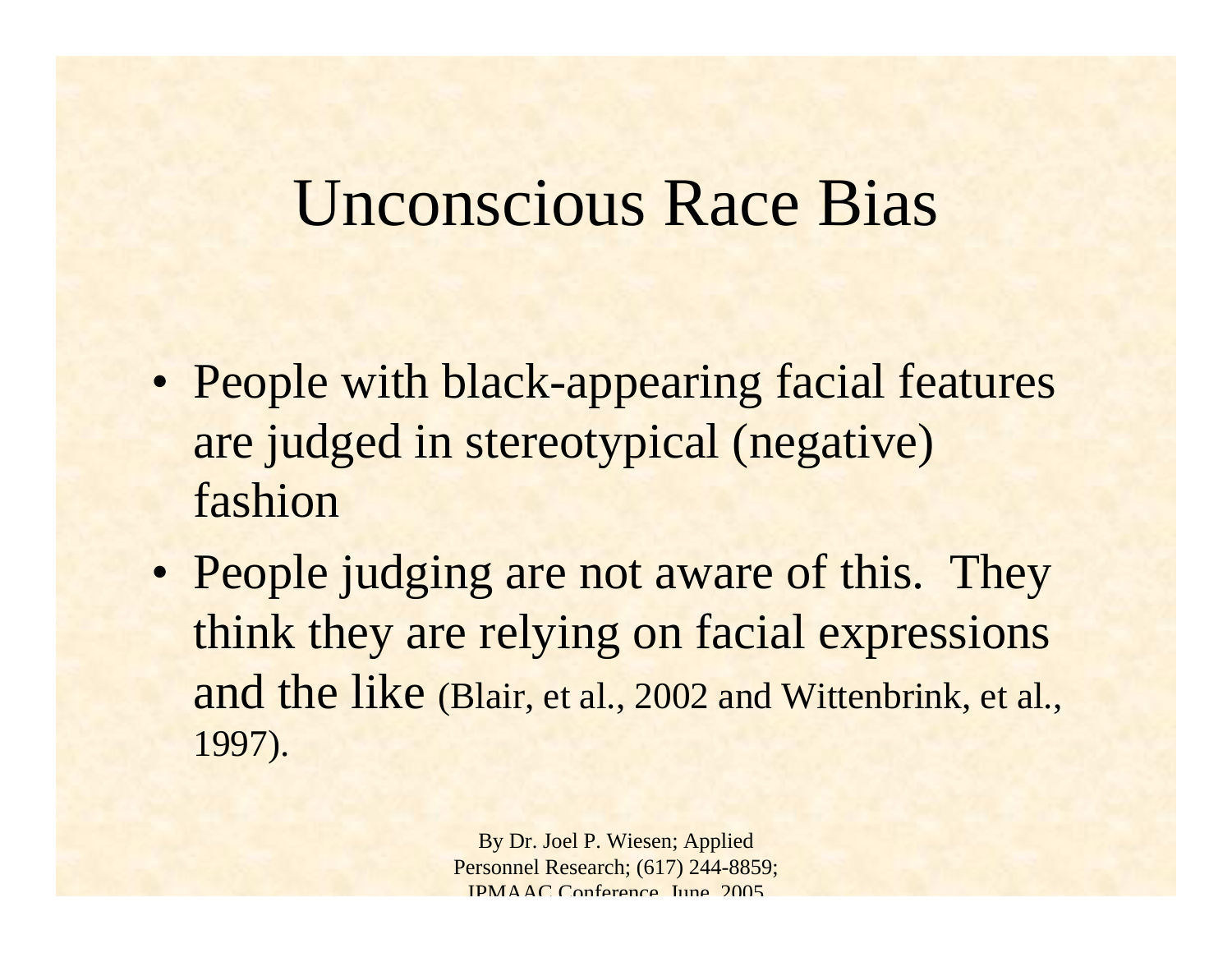# Studies of Race of Supervisor and Employee

- Black and white supervisors rated white employees about the same
- White supervisors rated black employees much lower than black supervisors did.
- Mistaken belief: Supervisory ratings are not biased on the basis of race (Stauffer & Buckley, 2005)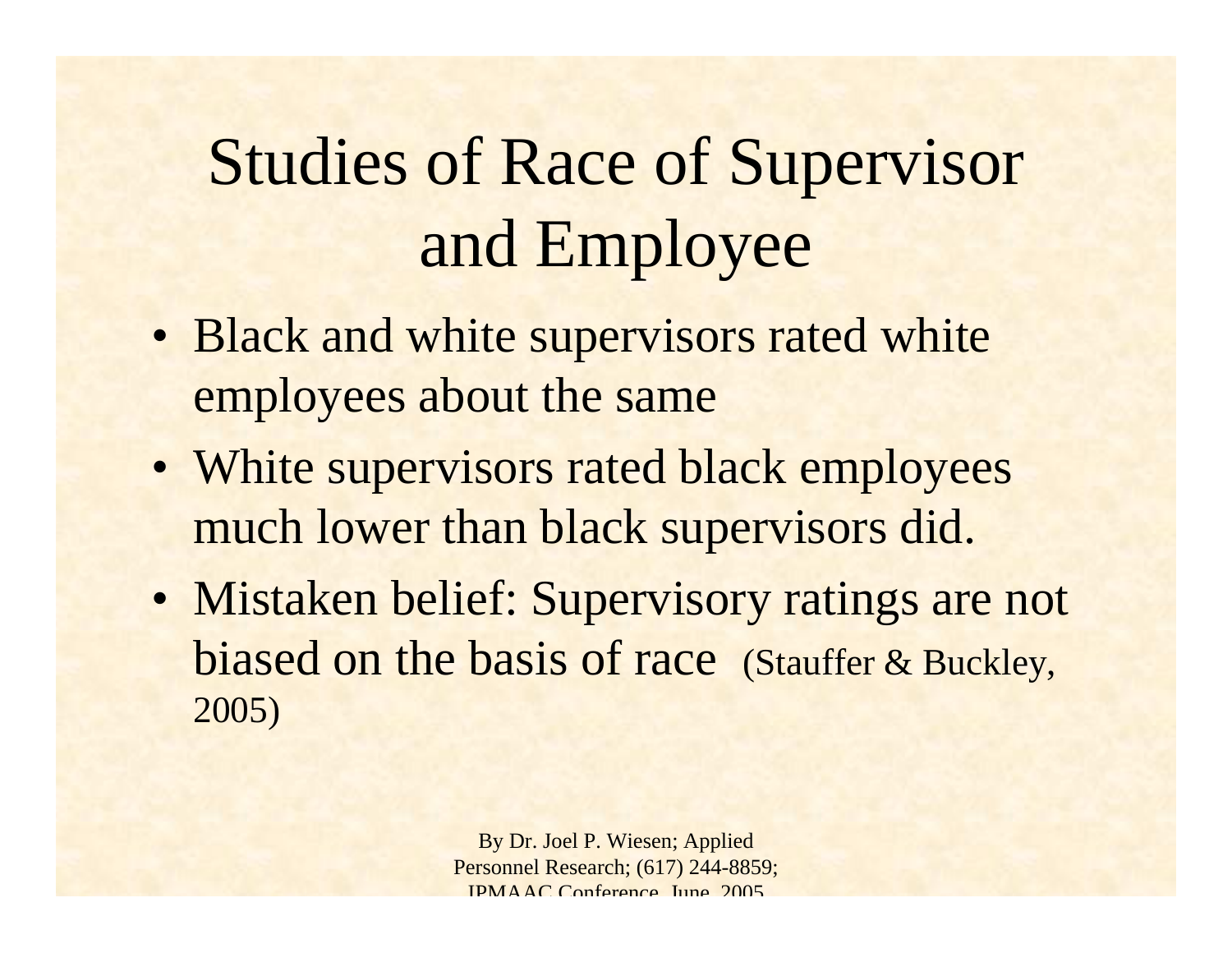Supervisor Evaluations and Other Measures of Job Performance

- Mean correlations of .25 between hands-on tests and supervisor ratings
- Mean correlations of .5 between paper/pencil job knowledge tests and supervisor ratings (Wigor& Green, 1991, as cited by Wagner, 1997).
- This raises, again, the criterion question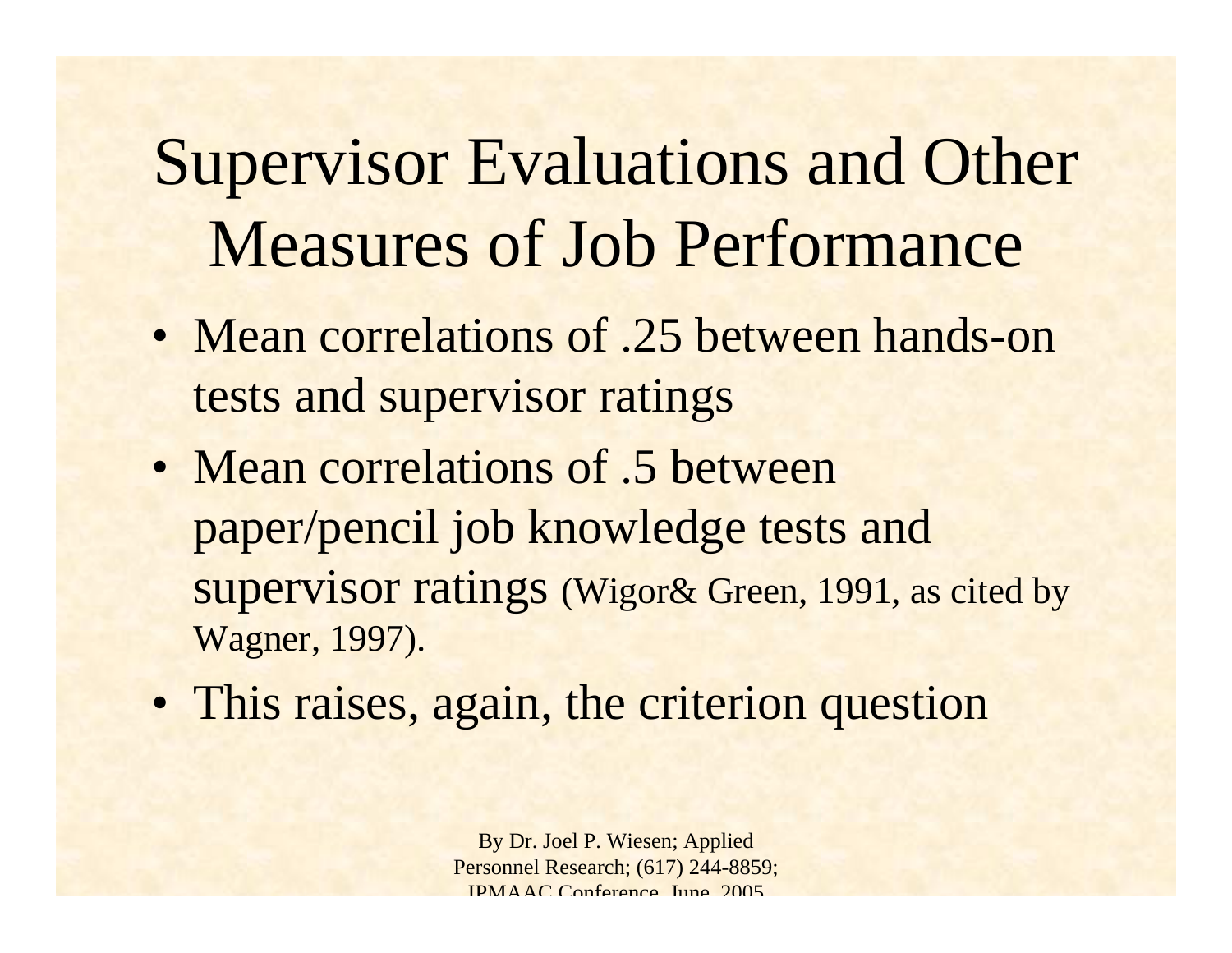#### In Conclusion

- The evidence for test fairness may not be as strong as some think
- Tests are not as effective as we would like
- Yes, there are B-W differences in schooling
- We should continue to strive to understand and reduce adverse impact on our tests
- Innovative R&D needed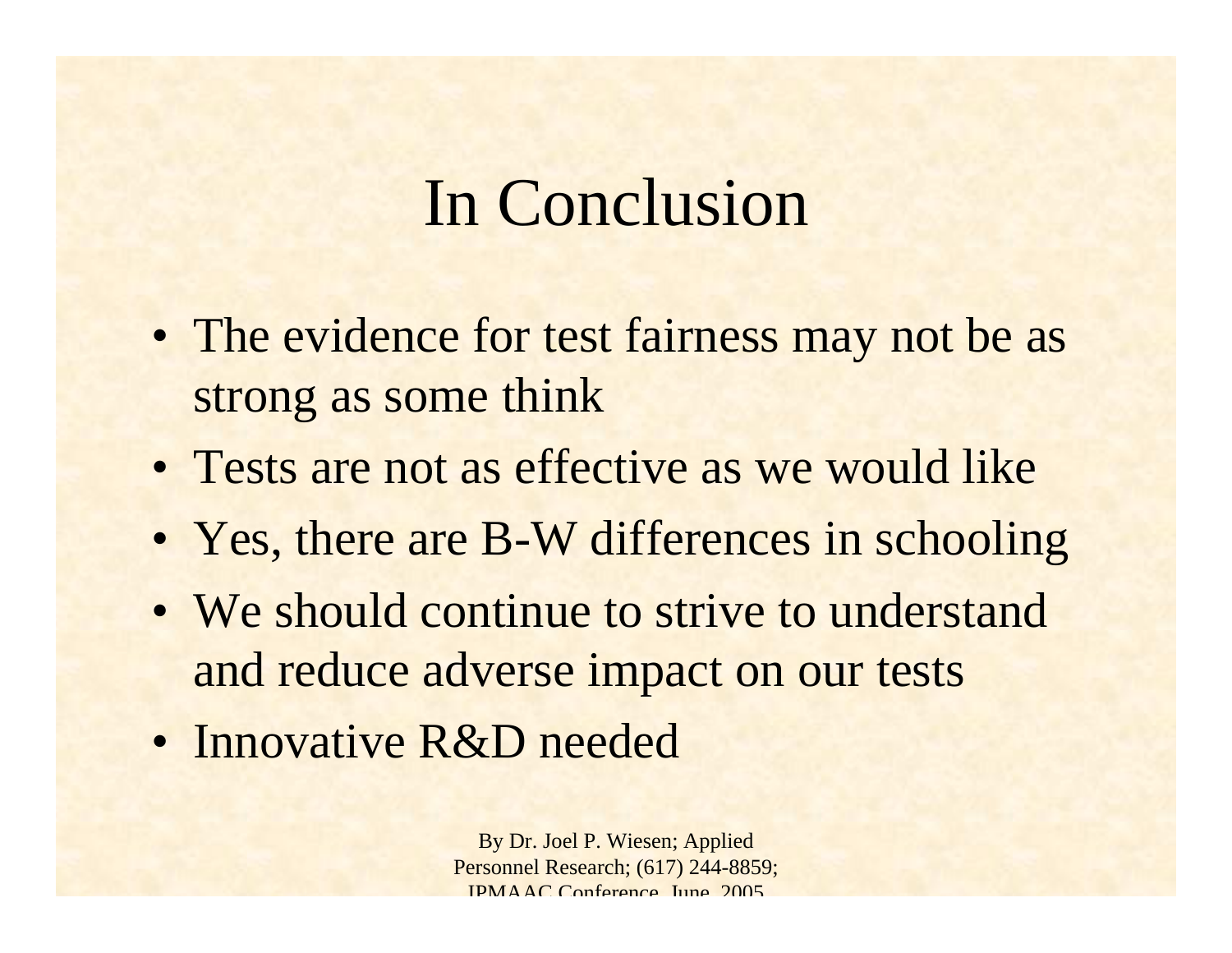## R&D Thoughts

- Job analysis: include wider range of KSAPs (e.g., interpersonal), look more closely at tasks
- Job analysis: include HR and I/O w/ SMEs
- Job criteria: more multidimensional
- Tests: new test modes/question types
- More research cooperation with colleges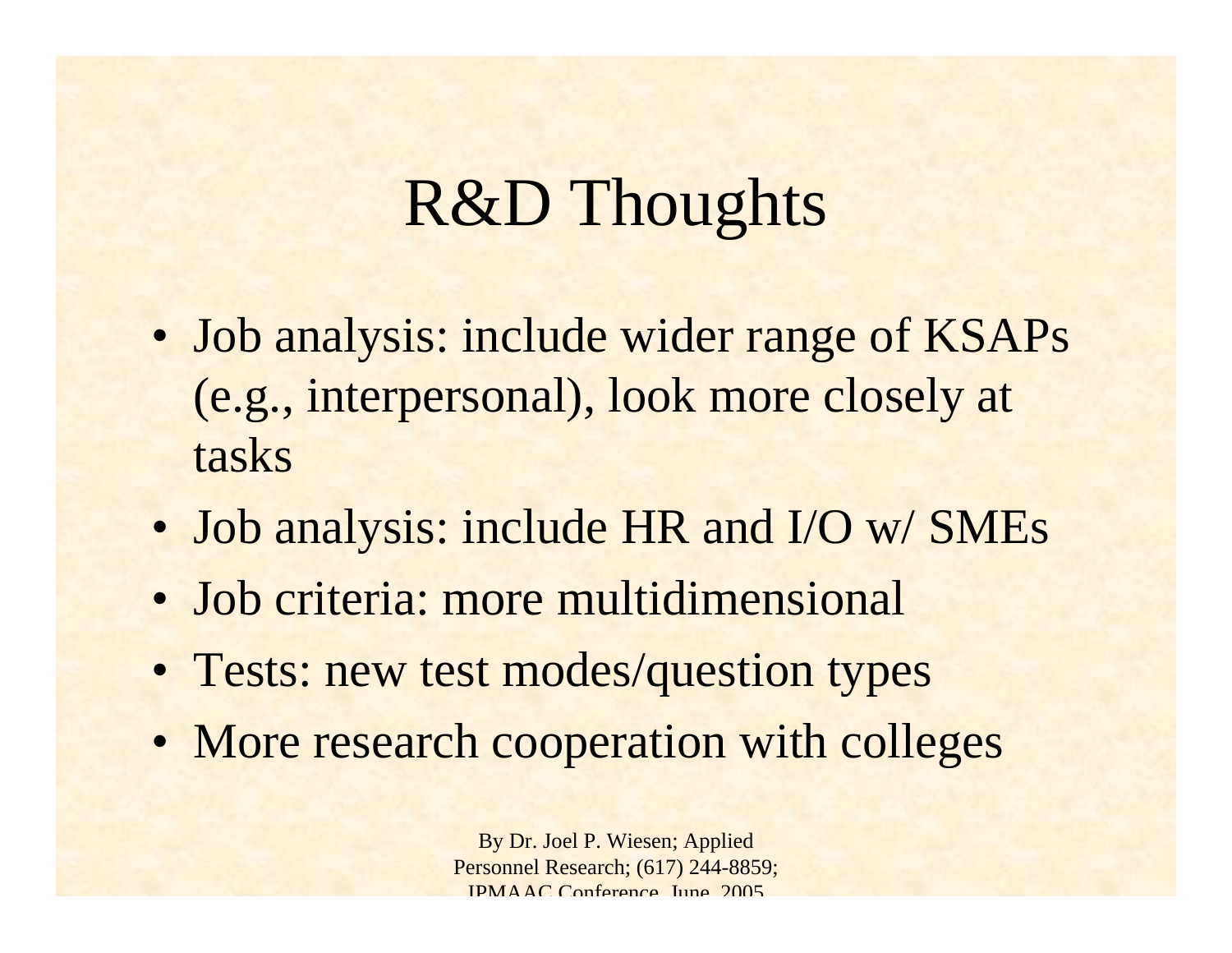#### References

- • Blair, I.V., Judd, C.M., Sadler, M.S., and Jenkins, C. (2002) Role of afrocentric features in person perception: judging by features and categories, *Journal of Personality and Social Psychology, 83*, 5-25.
- • Guion, R.M. (1998) *Assessment, Measurement, and Prediction for Personnel Decisions*. Mahway, New Jersey: Lawrence Erlbaum Publishers.
- • Hunter, J.E. & Schmidt, F.L. (2000) Racial and Gender Bias in Ability and Achievement Tests. *Psychology, Public Policy, and Law, 6*, 151-158.
- • Hosoda, M., Stone-Romero, E.F., & Coats, G. (2003). The effects of physical attractiveness on job-related outcomes: A meta-analysis of experimental studies. *Personnel Psychology, 56*, 431-462.
- • Judge, T.A. & Cable, D.M. (2004) The Effect of physical height on workplace success and income. *Journal of Applied Psychology, 89*, 428-441.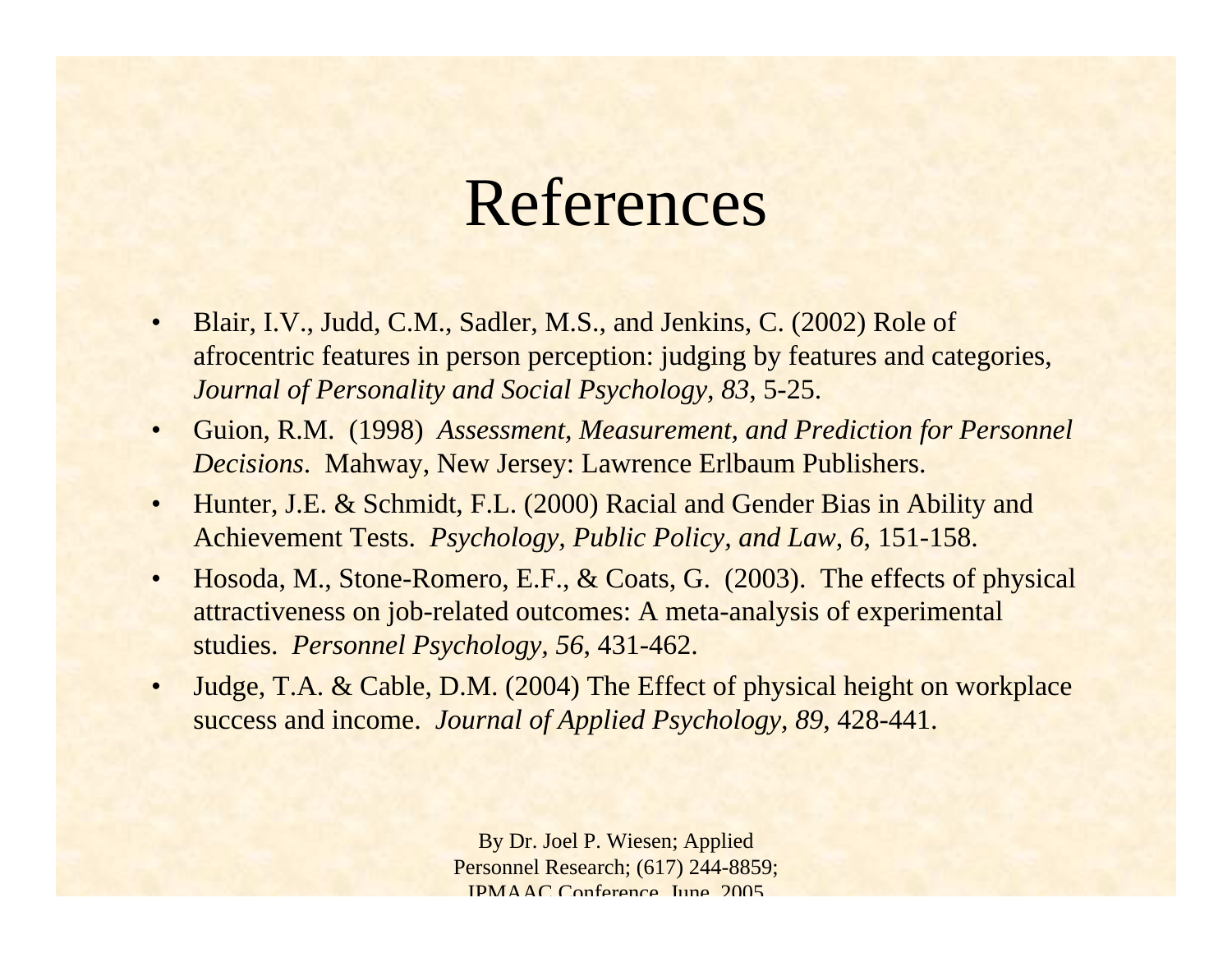#### References (continued)

- • Schmidt, F.L. (1988) The problem of group differences in ability test scores in employment selection. *Journal of Vocational Behavior, 33,* 272-292.
- • Schmidt, F.L. & Hunter, J. (2004). General Mental Ability in the World of Work: Occupational Attainment and Job Performance. *Journal of Personality and Social Psychology, 86,* 162-173.
- • Stauffer, J.M. & Buckley, M. R. (2005) The Existence and Nature of Racial Bias in Supervisory Ratings. Journal of Applied Psychology, 90, 586-591.
- • Sternberg, R.L. (2000) Implicit theories of intelligence as exemplar stories of success: Why intelligence test validity is in the eye of the beholder. *Psychology, Public Policy, and Law, 6,* 159-167.
- • Sternberg, R.L. (2004) Culture and Intelligence. *American Psychologist, 59*, 325-338.